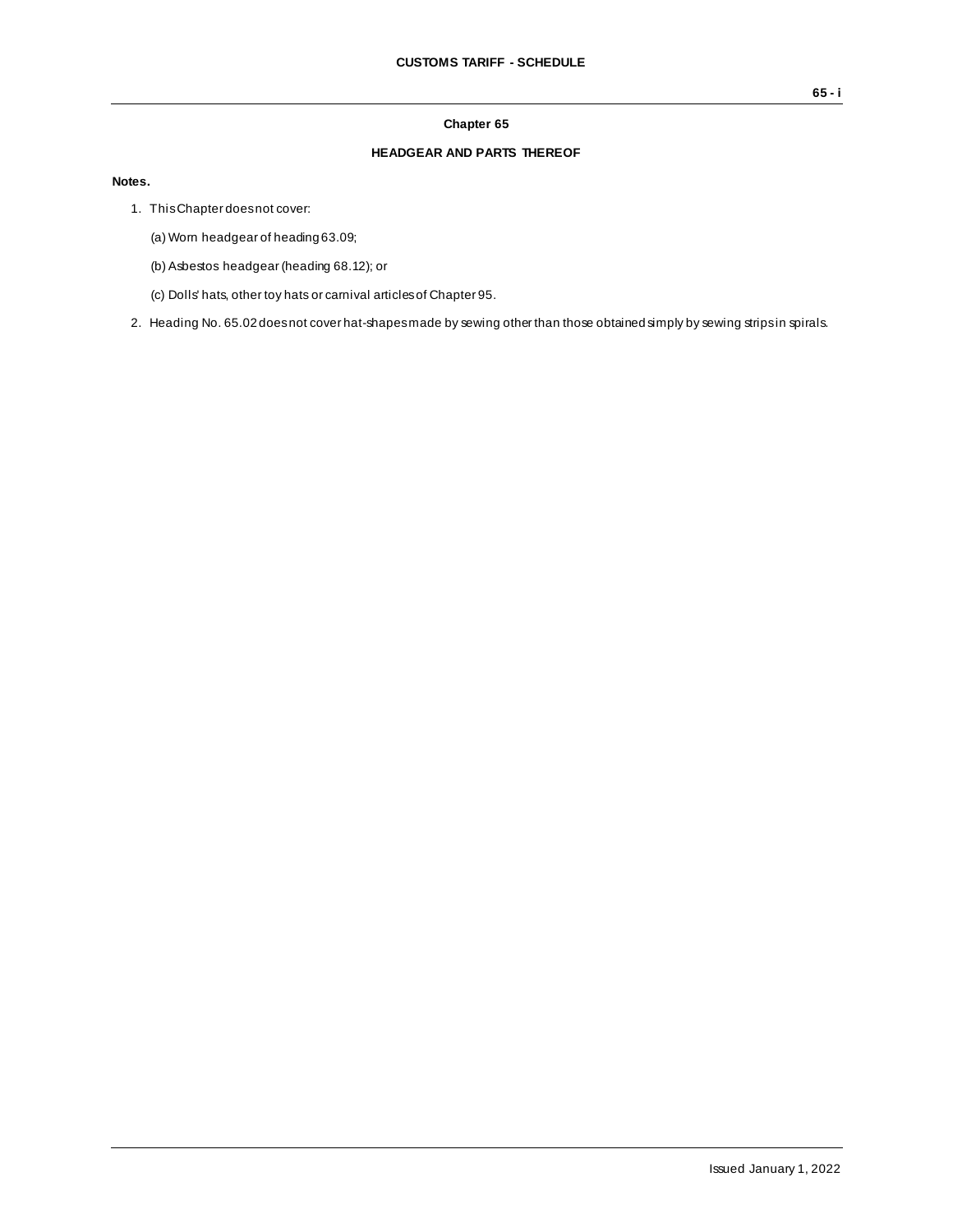## **CUSTOMS TARIFF - SCHEDULE**

| <b>Tariff</b><br>Item | SS | <b>Description of Goods</b>                                                                                                                                                                                                             | Unit of<br>Meas. | <b>MFN</b><br>Tariff | <b>Applicable</b><br><b>Preferential Tariffs</b>                                                                                                         |
|-----------------------|----|-----------------------------------------------------------------------------------------------------------------------------------------------------------------------------------------------------------------------------------------|------------------|----------------------|----------------------------------------------------------------------------------------------------------------------------------------------------------|
|                       |    | 6501.00.00 00 Hat-forms, hat bodies and hoods of felt, neither blocked to shape nor<br>with made brims; plateaux and manchons (including slit manchons), of<br>felt.                                                                    | KGM              | Free                 | LDCT, GPT, UST, MXT,<br>CIAT, CT, CRT, IT, NT,<br>SLT, PT, COLT, JT, PAT,<br>HNT, KRT, CEUT, UAT,<br>CPTPT, UKT: Free                                    |
|                       |    | 6502.00.00 00 Hat-shapes, plaited or made by assembling strips of any material,<br>neither blocked to shape, nor with made brims, nor lined, nor trimmed.                                                                               | <b>DZN</b>       | Free                 | LDCT, GPT, UST, MXT,<br>CIAT, CT, CRT, IT, NT,<br>SLT, PT, COLT, JT, PAT,<br>HNT, KRT, CEUT, UAT,<br>CPTPT, UKT: Free                                    |
| 6504.00               |    | Hats and other headgear, plaited or made by assembling strips of any<br>material, whether or not lined or trimmed.                                                                                                                      |                  |                      |                                                                                                                                                          |
|                       |    | 6504.00.10 00 - - -Plaited, in a single piece, or of fur-felt or wool-felt, for use in the<br>manufacture of hats                                                                                                                       | <b>DZN</b>       | Free                 | LDCT, GPT, UST, MXT,<br>CIAT, CT, CRT, IT, NT,<br>SLT, PT, COLT, JT, PAT,<br>HNT, KRT, CEUT, UAT,<br>CPTPT, UKT: Free                                    |
|                       |    | 6504.00.90 00 - - - Other                                                                                                                                                                                                               | <b>DZN</b>       | 12.5%                | LDCT, UST, MXT, CIAT,<br>CT, CRT, IT, NT, SLT, PT,<br>COLT, JT, PAT, HNT,<br>KRT, CEUT, UAT,<br>CPTPT, UKT: Free<br>AUT: 10.5%<br>NZT: 10.5%<br>GPT: 10% |
| 6505.00               |    | Hats and other headgear, knitted or crocheted, or made up from lace, felt<br>or other textile fabric, in the piece (but not in strips), whether or not lined<br>or trimmed; hair-nets of any material, whether or not lined or trimmed. |                  |                      |                                                                                                                                                          |
|                       |    | 6505.00.10 00 - - - Hair-nets                                                                                                                                                                                                           |                  | 15.5%                | LDCT, UST, MXT, CIAT,<br>CT.CRT.IT.NT.SLT.PT.<br>COLT, JT, PAT, HNT,<br>KRT, CEUT, UAT,<br>CPTPT, UKT: Free                                              |
|                       |    | 6505.00.20 00 - - -Knitted, crocheted or woven, for use in the manufacture of hats                                                                                                                                                      | <b>DZN</b>       | Free                 | LDCT, GPT, UST, MXT,<br>CIAT, CT, CRT, IT, NT,<br>SLT, PT, COLT, JT, PAT,<br>HNT, KRT, CEUT, UAT,<br>CPTPT, UKT: Free                                    |
|                       |    | ---Felt hats and other felt headgear, made from the hat bodies, hoods or<br>plateaux of heading 65.01, whether or not lined or trimmed:                                                                                                 |                  |                      |                                                                                                                                                          |
|                       |    | 6505.00.31 00 - - - - Of fur-felt or wool-felt, for use in the manufacture of hats                                                                                                                                                      | <b>DZN</b>       | Free                 | LDCT, GPT, UST, MXT,<br>CIAT, CT, CRT, IT, NT,<br>SLT, PT, COLT, JT, PAT,<br>HNT, KRT, CEUT, UAT,<br>CPTPT, UKT: Free                                    |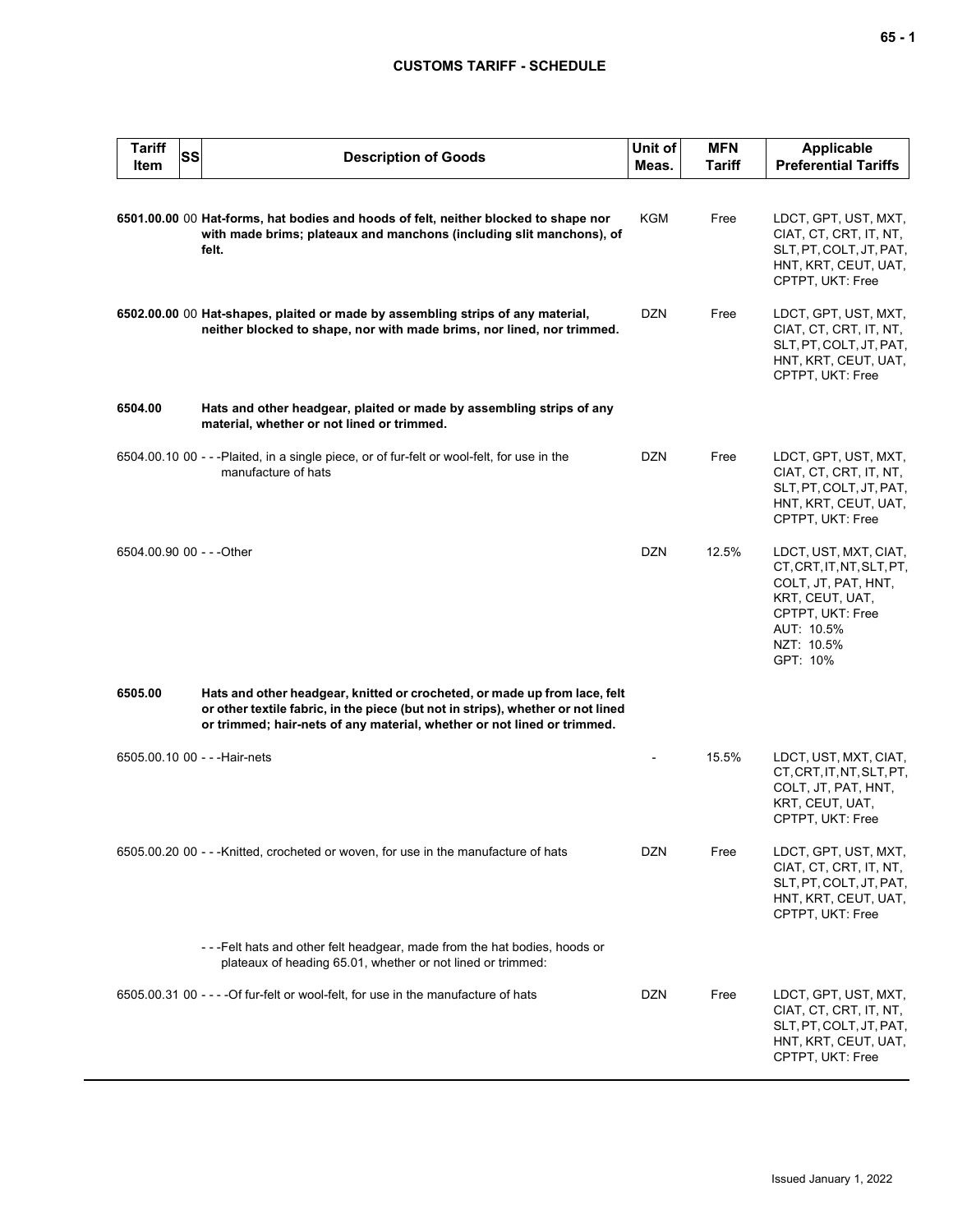| <b>Tariff</b><br>Item       | <b>SS</b><br><b>Description of Goods</b>                                                                                                                                                              | Unit of<br>Meas.                       | <b>MFN</b><br><b>Tariff</b> | Applicable<br><b>Preferential Tariffs</b>                                                                                                                |
|-----------------------------|-------------------------------------------------------------------------------------------------------------------------------------------------------------------------------------------------------|----------------------------------------|-----------------------------|----------------------------------------------------------------------------------------------------------------------------------------------------------|
| 6505.00.39 00 - - - - Other |                                                                                                                                                                                                       | <b>DZN</b>                             | 12.5%                       | LDCT, UST, MXT, CIAT,<br>CT, CRT, IT, NT, SLT, PT,<br>COLT, JT, PAT, HNT,<br>KRT, CEUT, UAT,<br>CPTPT, UKT: Free<br>GPT: 10%                             |
|                             | 6505.00.40 00 - - - Other hats, hoods, caps, bonnets or berets                                                                                                                                        | <b>DZN</b>                             | 12.5%                       | LDCT, UST, MXT, CIAT,<br>CT, CRT, IT, NT, SLT, PT,<br>COLT, JT, PAT, HNT,<br>KRT, CEUT, UAT,<br>CPTPT, UKT: Free<br>AUT: 10.5%<br>NZT: 10.5%<br>GPT: 10% |
| 6505.00.90 00 - - - Other   |                                                                                                                                                                                                       | <b>DZN</b>                             | 15.5%                       | LDCT, UST, MXT, CIAT,<br>CT, CRT, IT, NT, SLT, PT,<br>COLT, JT, PAT, HNT,<br>KRT, CEUT, UAT,<br>CPTPT, UKT: Free<br>AUT: 8.5%<br>NZT: 8.5%               |
| 65.06                       | Other headgear, whether or not lined or trimmed.                                                                                                                                                      |                                        |                             |                                                                                                                                                          |
| 6506.10                     | -Safety headgear                                                                                                                                                                                      |                                        |                             |                                                                                                                                                          |
| 6506.10.10                  | ---Football helmets;<br>For firemen;<br>For mountaineering and climbing;<br>Industrial safety helmets;<br>Lead-impregnated or lead-lined, for X-ray operators;<br>Other protective headgear, athletic |                                        | Free                        | LDCT, GPT, UST, MXT,<br>CIAT, CT, CRT, IT, NT,<br>SLT, PT, COLT, JT, PAT,<br>HNT, KRT, CEUT, UAT,<br>CPTPT, UKT: Free                                    |
|                             |                                                                                                                                                                                                       | <b>NMB</b><br><b>NMB</b><br><b>NMB</b> |                             |                                                                                                                                                          |
| 6506.10.90 00 - - - Other   |                                                                                                                                                                                                       | <b>NMB</b>                             | 8.5%                        | LDCT, UST, MXT, CIAT,<br>CT, CRT, IT, NT, SLT, PT,<br>COLT, JT, PAT, HNT,<br>KRT, CEUT, UAT,<br>CPTPT, UKT: Free<br>GPT: 5%                              |
|                             | -Other:                                                                                                                                                                                               |                                        |                             |                                                                                                                                                          |
|                             | 6506.91.00 00 - - Of rubber or of plastics                                                                                                                                                            | <b>DZN</b>                             | 9%                          | LDCT, UST, MXT, CIAT,<br>CT, CRT, IT, NT, SLT, PT,<br>COLT, JT, PAT, HNT,<br>KRT, CEUT, UAT,<br>CPTPT, UKT: Free<br>GPT: 5%                              |
| 6506.99                     | - - Of other materials                                                                                                                                                                                |                                        |                             |                                                                                                                                                          |